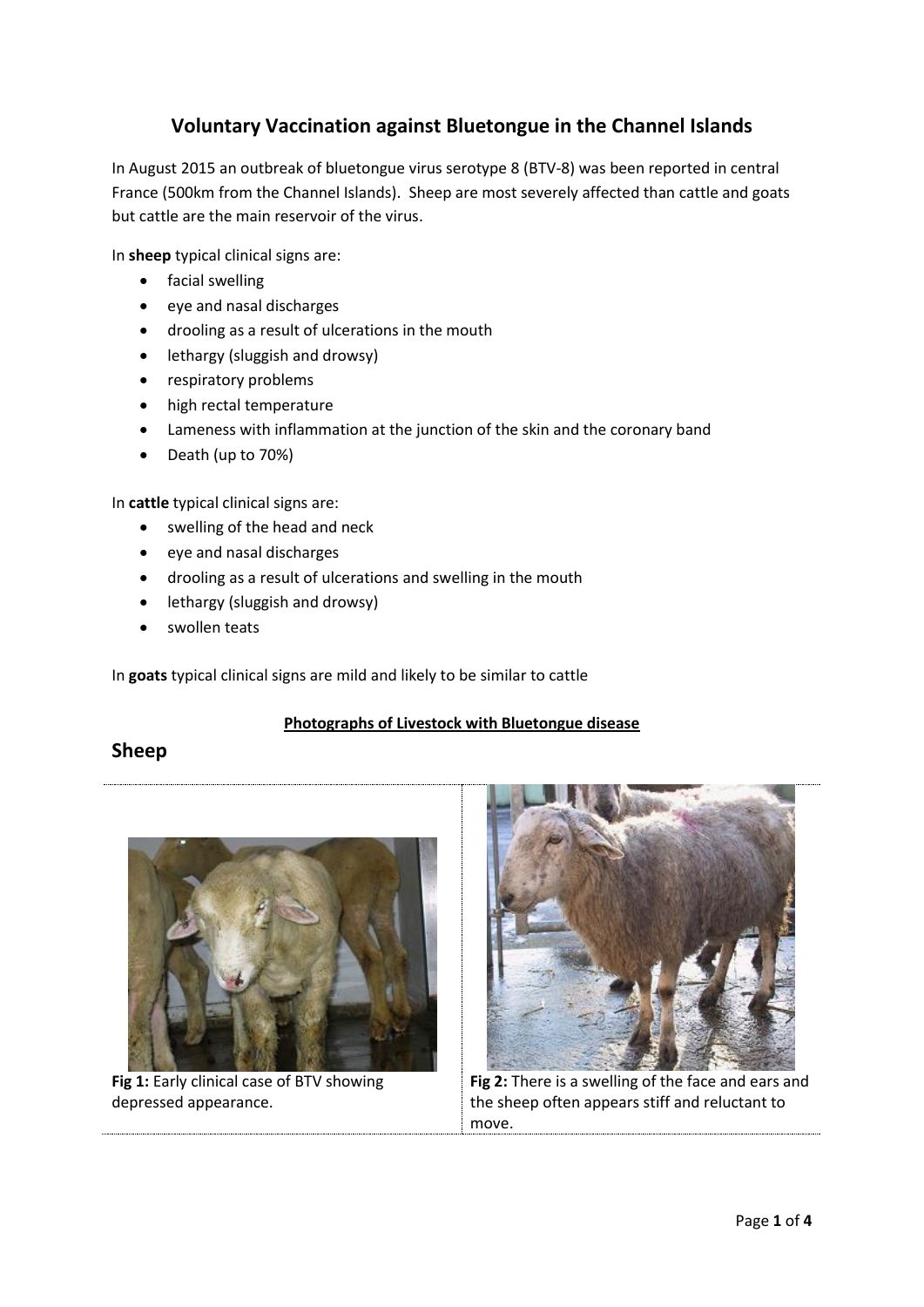

**Fig 3:** Facial oedema and nasal discharge and excoriation of BTV infected sheep.



**Fig 4:** Typical foot lesion found in BTV infected sheep involving coronitis and inflammation of the whole claw region but no formation of blisters.

# **Cattle**





**Fig 7:** There is a serous to mucopurulent nasal discharge



**Fig 5:** There is oedema (swelling) of the face **Fig 6:** There is lacrimation but no obvious eye lesions.



**Fig 8:** Affected cattle are febrile (up to 40.0°C) and appear stiff due to swelling of the coronary band at the top of the hooves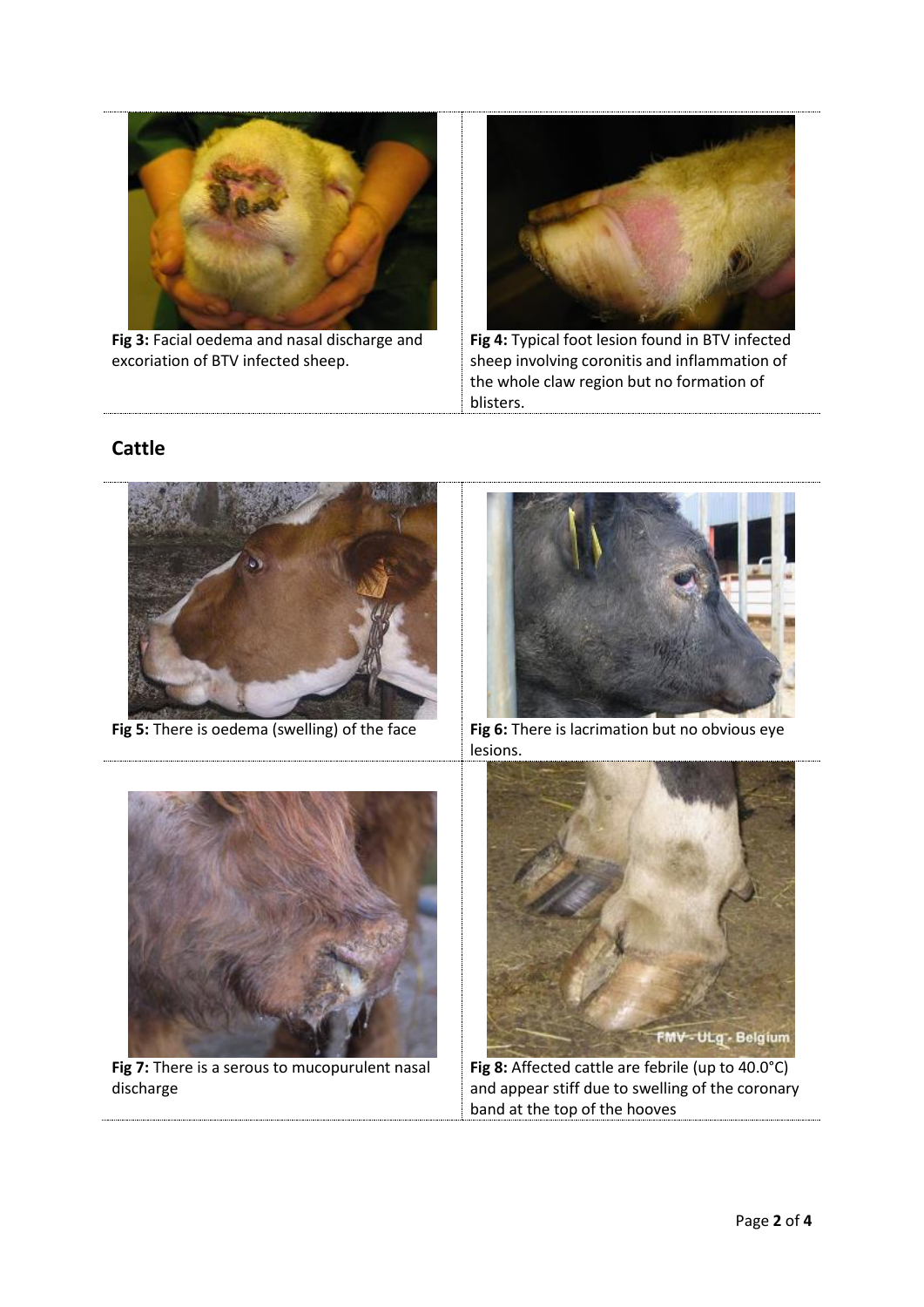

**Fig 9:** Extensive teat erosions may develop in some cattle.



**Fig 10:** Diffuse reddening of the dental pad with multifocal haemorrhages on the upper lip and dental pad

Both Jersey (June 2012) and The Bailiwick of Guernsey (May 2015) are officially BTV free and Bluetongue is a notifiable disease in the Channel Islands.

BTV is carried by biting midges that could arrive in the Channel Islands by being blown on the wind from France. BTV transmission from midges to livestock is temperature dependent and is unlikely to occur when the average daily temperature is below 15°C. In Guernsey disease transmission is extremely unlikely to take place between the months of December and March when average air temperatures are below 12°C, and unlikely to take place between the months of November and June when temperatures are below 15°C.

In collaboration with Jersey, The Bailiwick of Guernsey has undertaken a veterinary risk assessment in September 2015 and following advice from Defra we concluded that the threat of an incursion of bluetongue into The Bailiwick from France is low to medium. However it is unlikely that transmission of disease from midges to livestock would occur before March 2016.

Based on the current situation our advice would be that vaccination against BTV-8 is recommended, we believe that vaccine will be available in the UK by mid-July. Vaccination with inactivated vaccine is widely acknowledged as the best method to prevent economic loss and welfare problems in the current situation. The benefits of vaccination are:

- Protecting stock from the impact of bluetongue and any accompanying export restriction.
- Reducing losses and welfare problems.
- Reducing chronic effects (including lameness, milk production and weight loss).
- Reducing risk of abortion and foetal abnormalities.